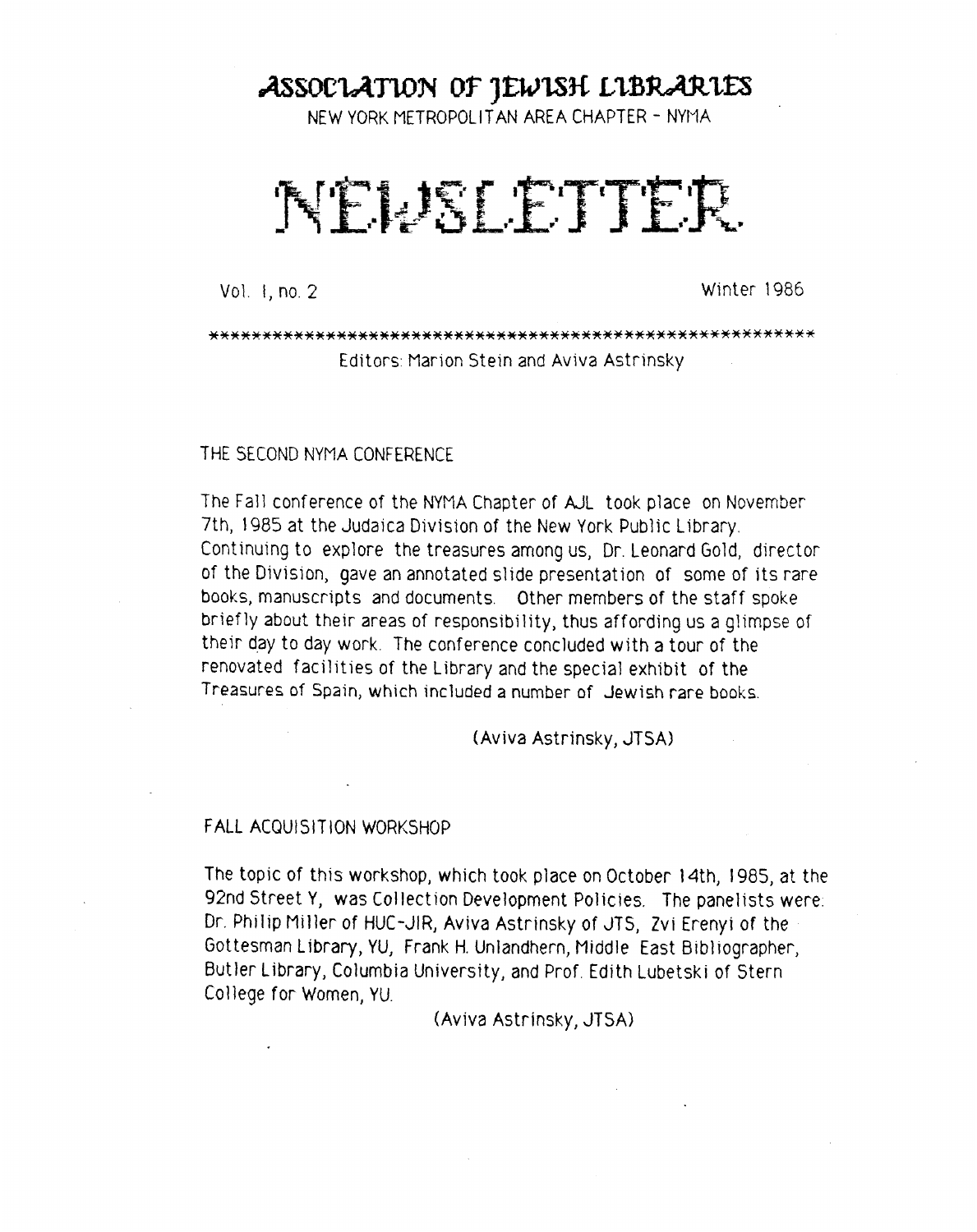### FALL CATALOGUING WORKSHOP

The 8th cataloquing workshop sponsored by the NYMA Chapter of **AJL** took place on November 25th, 1985 and was hosted by the Klau Library of the Hebrew Union College-JIR. Leah Adler (YU), Micha Oppenheim (JTSA) and Bella Weinberg (YIVO) served as convenors.

Two presentations were given. The first, **by** Leah Adler, described L.C.3 recent revision of footnote no. 4 to AACR 2 rule no. 22.3 C2 for establishing names of persons with surnames written in the Hebrew alphabet. AJL Cataloguing Committee had been in contact with L.C. concerning these changes. The fact that most of the recommendations of this Committee were accepted **by** L.C., is seen as a clear indication that AJL does have influence on L.C. in decisions regarding the cataloguing of Jewish and Hebrew materials.

The second presentation was given by Prof. Bella Weinberg and concerned RLIN's work on Hebrew character sets for its data base. The implementation date for Hebrew capability is now projected to the 3rd quarter of 1986.

(Pearl Berger, YU, and Rita Lifton, JTSA)

### DAY SCHOOLS WORKSHOP

The first Day School Libraries workshop to be sponsored by NYMA Chapter of AJL was held on December Sth, 1985, and was hosted by the library of Manhattan Day School. Freda Kleinburd (MDS) and Marion Stein (Solomon Schechter of Westchester) were the convenors.

Building a day school library collection was the topic of discussion, and three presentations were given on the subject.

Esther Nussbaum of Ramaz H.S. Library addressed the issue of censorship and the selection process. She gave a lively and detailed description of the many factors that affect the librarian's decisions in these matters.

Marion M. Stein described the integrated collection and how it functioned in the library of the Solomon Schechter School of Westchester. This library strives to support the school's philosophy of integrating Jewish and general studies.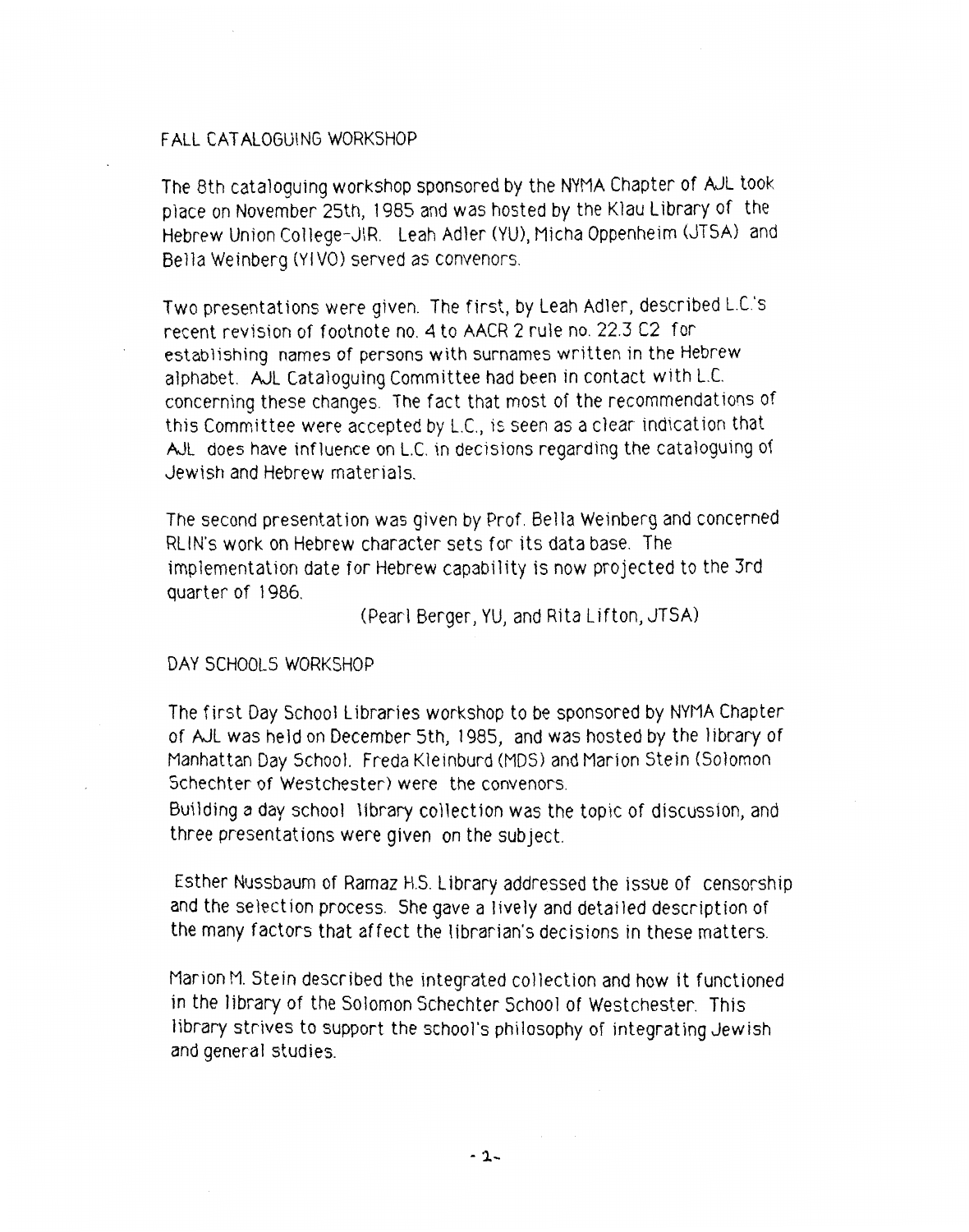The workshop was well attended by Day School librarians, who were very grateful for an opportunity to socialize with their colleagues and exchange news and views.

(Marion M. Stein, Solomon Schechter School of Westchester)

## JEWISH YOUTH LIBRARY BOOKMOBILE

This past summer, the Jewish Youth Library sponsored a new and exciting project - the Jewish Youth Bookmobile. **A** used school bus was leased, all the seats (except two) were taken out, and 180 linear feet of shelving were installed. **A** fine and varied selection of books in Hebrew, English and Yiddish was selected from the Library's holdings, and the Jewish Youth L ibrary

The Jewish Youth Library, located at 1353 51st Street in Brooklyn, has a fast growing group of members, who are avid readers and visit the library regularly during the school year. But during the summer months, the majority of these readers are in the Catskill Mountains in Sullivan County. With the Bookmobiie, the library *is* able to travel to many bungalow colonies and summer camps in the Catskills and thus provide service to its active members. As a bonus, youngsters who usually don't come to the library are exposed to it for the first time and subsequently become members.

Wherever it goes, the Jewish Youth Library Bookmobile is met with great excitement and joy, and this is very gratifying to the Library's staff, who see it as one of its most successful and fulfilling projects. So successful, in fact, that the Library is seeking sponsors to expand the scope of the bookmobile and enable it to reach other Jewish communities in Metropolitan New York. Flatbush and Staten Island are the two immediate goals; Manhattan, New jersey, Long island and Rockland County are not far behind.

(Blima Young, Librarian, JYL)

THE JEWS **OF** ASCHKENAZ

The Gottesman Library of Yeshiva University is sponsoring a symposium in honor of the current exhibition at the Yeshiva University Museum. The symposium will be held on Sunday, March 23rd. Key note speakers will be Or. Menahem Schmelzer and Rabbi Jacob Katz.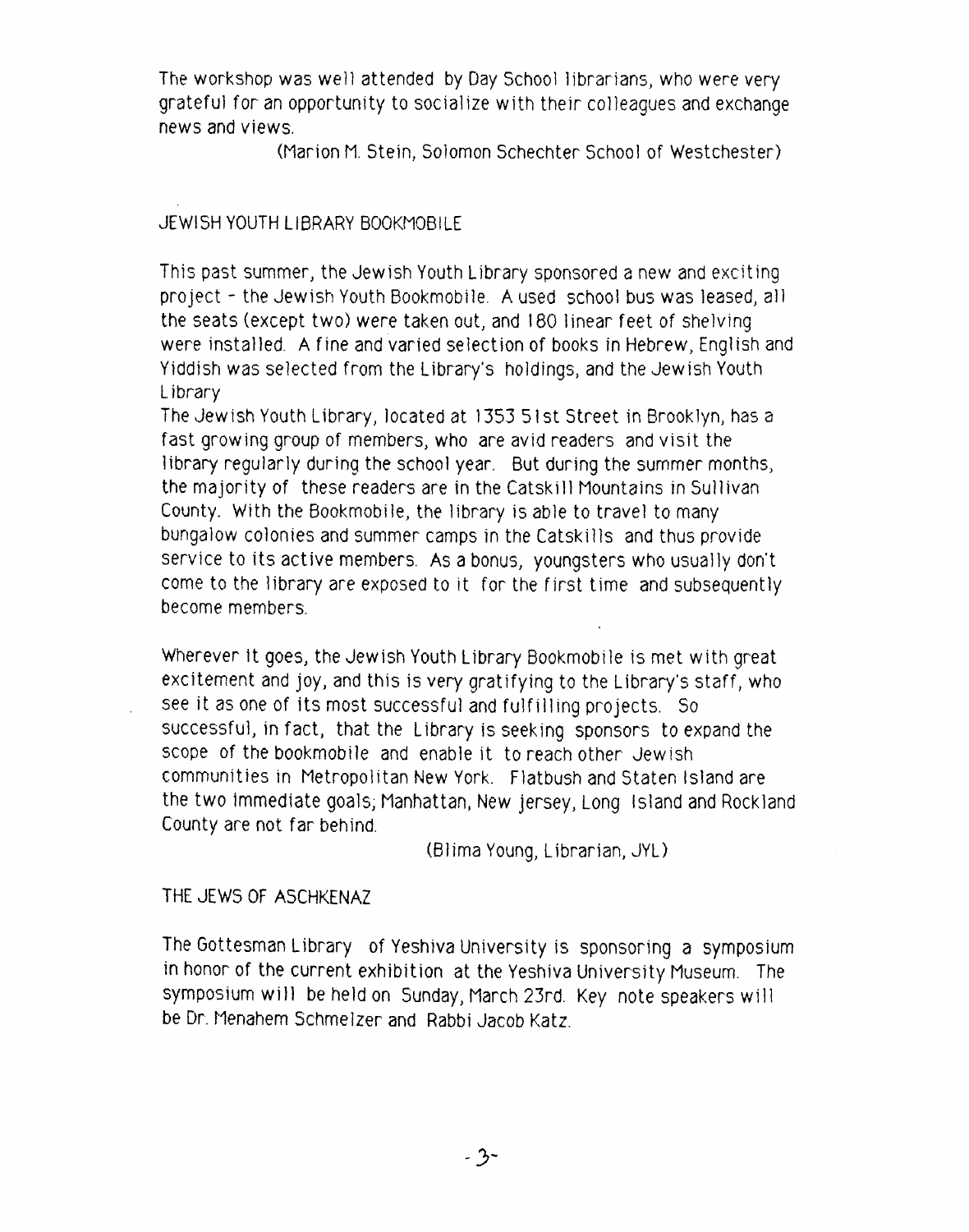### AJL JOB CLEARING HOUSE

The clearinghouse has many openings listed. They include:

1. Day School Librarian

2. Part time Reference Librarian in an academic library

3. Cataloguer in an academic library

Please send resumes to: Prof. Edith Lubetski, Head Librarian Hedi Steinberg Library Stern College, Yeshiva University 245 Lexington Ave. New York, N.Y. 100 16-4693

### NEWS OF NYMA MEMBERS

Yael Penkower has left her part-time position as reference librarian at Hedi Steinberg Library, Stern College, YU, to take a full time position as a cataloguer at the YIVO Institute.

Shuli Berger, formerly a cataloguer at the Boesky Library, JTSA, *is* now the Judaica and Hebraica cataloguer at Brooklyn College.

Jack Weinstein is now the Director of the Gratz College Library

freda Kleinburd is leaving her position *as* Librarian of Manhattan Day School in anticipation of the birth of her first child, and to finish her doctoral dissertation.

Linda Lerman, Administrative Librarian for Public Services at the Jewish Theological Seminary of America, received a Master of Business Administration last August. She majored in management and finance.

Welcome to the new director of the Jewish Book Council, Paula Gribbetz Gottlieb. Farewell to Ruth Frank, former director of the Jewish Book Council, who has relocated to Washington **D.C.** 

JOIN NATIONAL **AJL!** Annual dues of \$25.00 entitle you to a 20% discount on AJL and Jewish Book Council publications. Send your applications to: Sylvia Friedman, 1720 **1** Northeast 1 **1** th Court, North Miami Beach, FL 33 162.